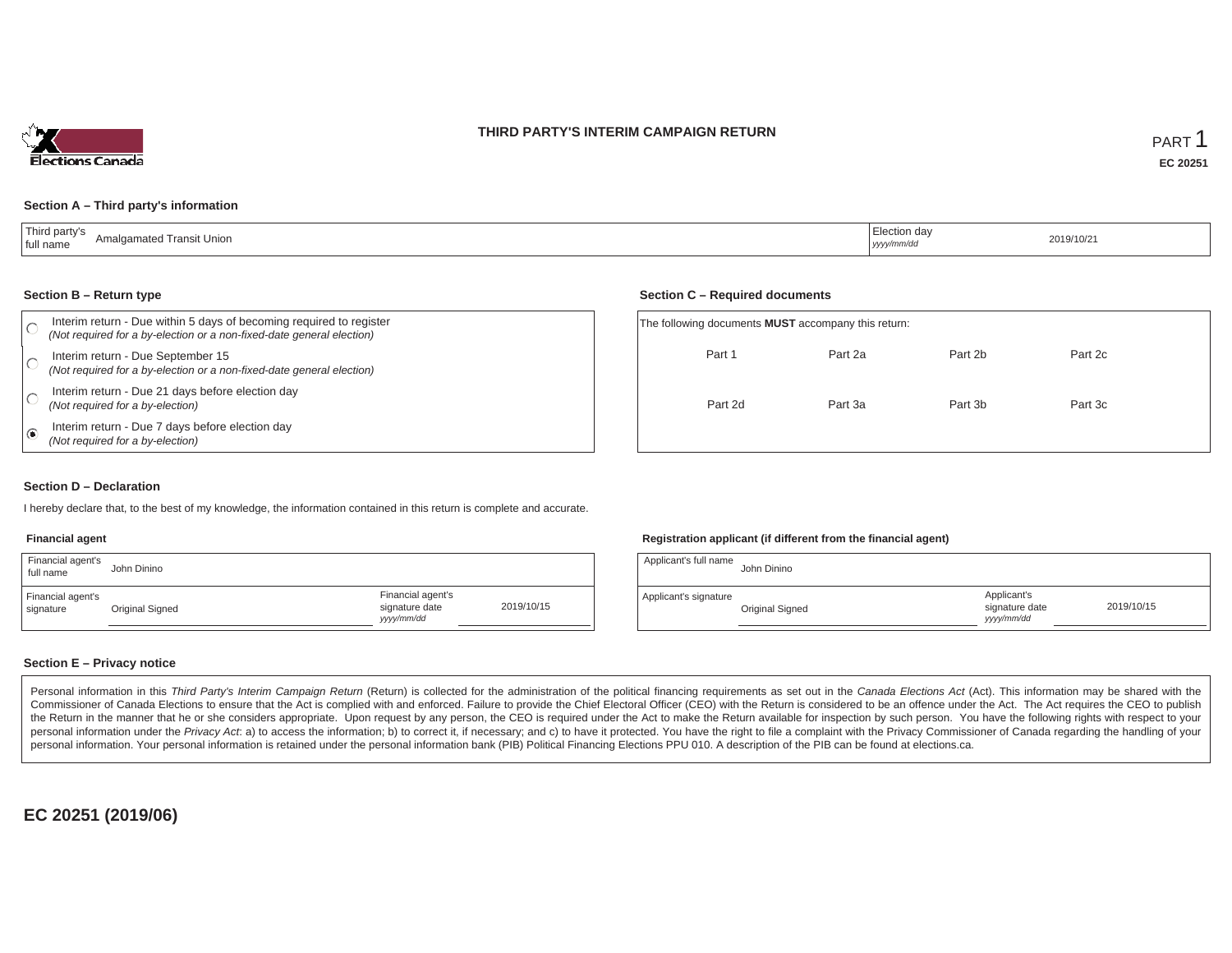

### **THIRD PARTY'S INTERIM CAMPAIGN RETURN THIRD PARTY'S INTERIM CAMPAIGN RETURN<br>Statement of monetary contributions received PART 2a**

**EC 20251**

| No.                                                                               | Full name | <b>Street</b><br>no. | <b>Street</b> | Apt. | City | Prov./<br>Terr. | Postal<br>code | Date<br>received<br>yyyy/mm/dd                                                 | Individual | Business /<br>Commercial<br>organization | Government | Trade union | Corporation<br>capital | Unincorporated<br>without share organization or<br>association |
|-----------------------------------------------------------------------------------|-----------|----------------------|---------------|------|------|-----------------|----------------|--------------------------------------------------------------------------------|------------|------------------------------------------|------------|-------------|------------------------|----------------------------------------------------------------|
|                                                                                   |           |                      |               |      |      |                 |                |                                                                                | \$         | \$                                       | \$         | $\sqrt{2}$  | \$                     | \$                                                             |
|                                                                                   |           |                      |               |      |      |                 |                |                                                                                |            |                                          |            |             |                        |                                                                |
|                                                                                   |           |                      |               |      |      |                 |                |                                                                                |            |                                          |            |             |                        |                                                                |
|                                                                                   |           |                      |               |      |      |                 |                |                                                                                |            |                                          |            |             |                        |                                                                |
|                                                                                   |           |                      |               |      |      |                 |                |                                                                                |            |                                          |            |             |                        |                                                                |
|                                                                                   |           |                      |               |      |      |                 |                |                                                                                |            |                                          |            |             |                        |                                                                |
|                                                                                   |           |                      |               |      |      |                 |                |                                                                                |            |                                          |            |             |                        |                                                                |
|                                                                                   |           |                      |               |      |      |                 |                |                                                                                |            |                                          |            |             |                        |                                                                |
|                                                                                   |           |                      |               |      |      |                 |                |                                                                                |            |                                          |            |             |                        |                                                                |
|                                                                                   |           |                      |               |      |      |                 |                |                                                                                |            |                                          |            |             |                        |                                                                |
|                                                                                   |           |                      |               |      |      |                 |                |                                                                                |            |                                          |            |             |                        |                                                                |
|                                                                                   |           |                      |               |      |      |                 |                |                                                                                |            |                                          |            |             |                        |                                                                |
|                                                                                   |           |                      |               |      |      |                 |                |                                                                                |            |                                          |            |             |                        |                                                                |
|                                                                                   |           |                      |               |      |      |                 |                |                                                                                |            |                                          |            |             |                        |                                                                |
|                                                                                   |           |                      |               |      |      |                 |                |                                                                                |            |                                          |            |             |                        |                                                                |
|                                                                                   |           |                      |               |      |      |                 |                |                                                                                |            |                                          |            |             |                        |                                                                |
|                                                                                   |           |                      |               |      |      |                 |                | Totals carried forward from previous page \$                                   |            |                                          |            |             |                        |                                                                |
|                                                                                   |           |                      |               |      |      |                 |                | Total amount of monetary contributions by contributors who gave over \$200 (A) |            |                                          |            |             |                        |                                                                |
|                                                                                   |           |                      |               |      |      |                 |                | Number of contributors who gave over \$200                                     |            |                                          |            |             |                        |                                                                |
| Total amount of monetary contributions by contributors who gave \$200 or less (B) |           |                      |               |      |      |                 |                |                                                                                |            |                                          |            |             |                        |                                                                |
| Number of contributors who gave \$200 or less                                     |           |                      |               |      |      |                 |                |                                                                                |            |                                          |            |             |                        |                                                                |
|                                                                                   |           |                      |               |      |      |                 |                | Total amount of all monetary contributions (A+B)                               |            |                                          |            |             |                        |                                                                |
|                                                                                   |           |                      |               |      |      |                 |                | Number of contributors who gave monetary contributions                         |            |                                          |            |             |                        |                                                                |
|                                                                                   |           |                      |               |      |      |                 |                |                                                                                |            |                                          |            |             |                        |                                                                |

| ud'<br>2019/10/2<br>Page.<br>,,,,,,,,<br><b>yyy.</b> |
|------------------------------------------------------|
|                                                      |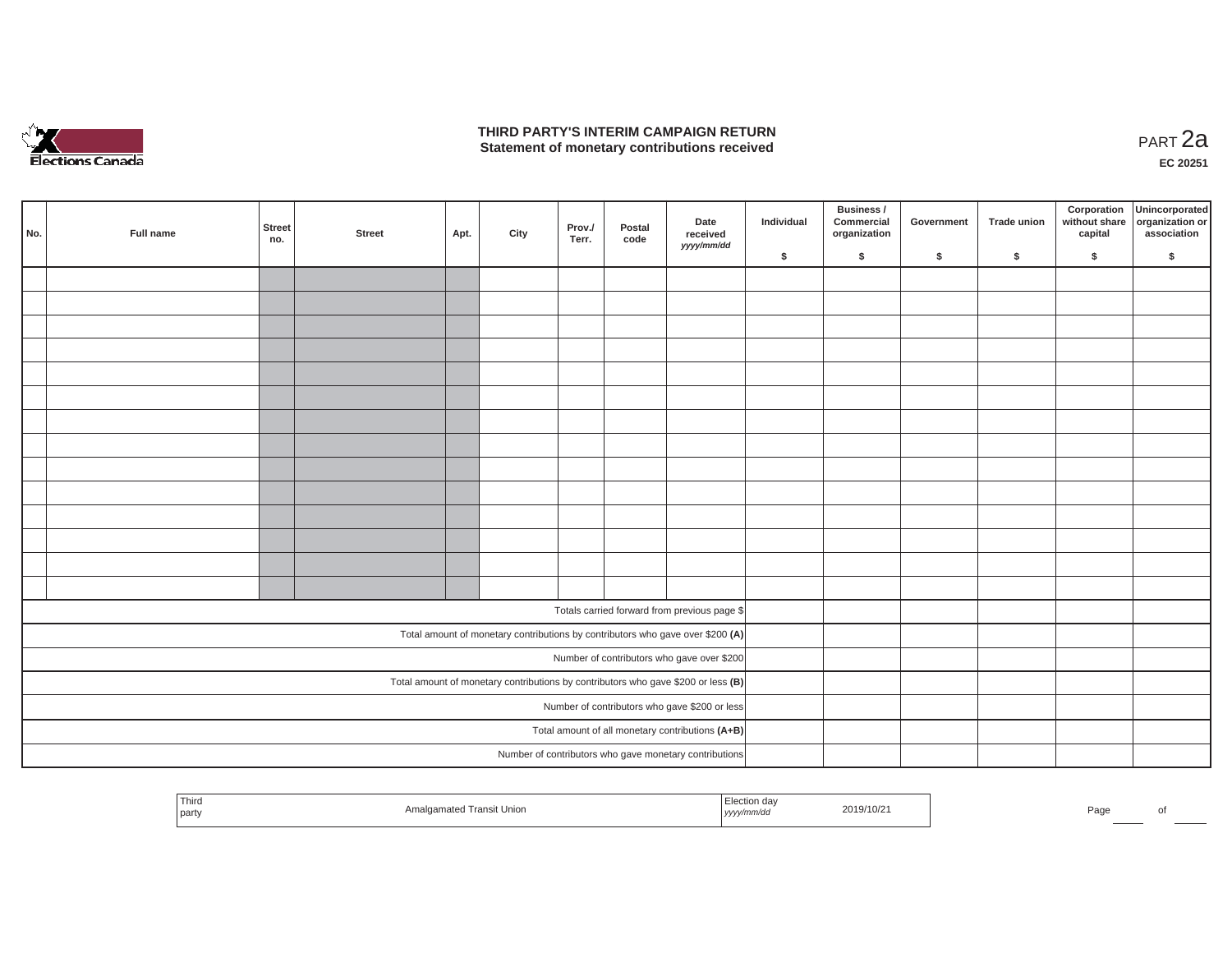

### **THIRD PARTY'S INTERIM CAMPAIGN RETURN**  THIRD PARTY'S INTERIM CAMPAIGN RETURN<br>Statement of non-monetary contributions received<br>**PART 2**b

**EC 20251**

|                                                                                       | No. | Full name | <b>Street</b><br>no. | <b>Street</b> | Apt. | City | Prov./<br>Terr. | Postal<br>code | Date<br>received<br>yyyy/mm/dd                                                     | Individual | Business /<br>Commercial<br>organization | Government | <b>Trade union</b> | Corporation<br>without share<br>capital | Unincorporated<br>organization or<br>association |
|---------------------------------------------------------------------------------------|-----|-----------|----------------------|---------------|------|------|-----------------|----------------|------------------------------------------------------------------------------------|------------|------------------------------------------|------------|--------------------|-----------------------------------------|--------------------------------------------------|
|                                                                                       |     |           |                      |               |      |      |                 |                |                                                                                    | \$         | \$                                       | \$         | \$                 | \$                                      | \$                                               |
|                                                                                       |     |           |                      |               |      |      |                 |                |                                                                                    |            |                                          |            |                    |                                         |                                                  |
|                                                                                       |     |           |                      |               |      |      |                 |                |                                                                                    |            |                                          |            |                    |                                         |                                                  |
|                                                                                       |     |           |                      |               |      |      |                 |                |                                                                                    |            |                                          |            |                    |                                         |                                                  |
|                                                                                       |     |           |                      |               |      |      |                 |                |                                                                                    |            |                                          |            |                    |                                         |                                                  |
|                                                                                       |     |           |                      |               |      |      |                 |                |                                                                                    |            |                                          |            |                    |                                         |                                                  |
|                                                                                       |     |           |                      |               |      |      |                 |                |                                                                                    |            |                                          |            |                    |                                         |                                                  |
|                                                                                       |     |           |                      |               |      |      |                 |                |                                                                                    |            |                                          |            |                    |                                         |                                                  |
|                                                                                       |     |           |                      |               |      |      |                 |                |                                                                                    |            |                                          |            |                    |                                         |                                                  |
|                                                                                       |     |           |                      |               |      |      |                 |                |                                                                                    |            |                                          |            |                    |                                         |                                                  |
|                                                                                       |     |           |                      |               |      |      |                 |                |                                                                                    |            |                                          |            |                    |                                         |                                                  |
|                                                                                       |     |           |                      |               |      |      |                 |                |                                                                                    |            |                                          |            |                    |                                         |                                                  |
|                                                                                       |     |           |                      |               |      |      |                 |                |                                                                                    |            |                                          |            |                    |                                         |                                                  |
|                                                                                       |     |           |                      |               |      |      |                 |                |                                                                                    |            |                                          |            |                    |                                         |                                                  |
|                                                                                       |     |           |                      |               |      |      |                 |                |                                                                                    |            |                                          |            |                    |                                         |                                                  |
|                                                                                       |     |           |                      |               |      |      |                 |                | Totals carried forward from previous page \$                                       |            |                                          |            |                    |                                         |                                                  |
|                                                                                       |     |           |                      |               |      |      |                 |                | Total amount of non-monetary contributions by contributors who gave over \$200 (A) |            |                                          |            |                    |                                         |                                                  |
|                                                                                       |     |           |                      |               |      |      |                 |                | Number of contributors who gave over \$200                                         |            |                                          |            |                    |                                         |                                                  |
| Total amount of non-monetary contributions by contributors who gave \$200 or less (B) |     |           |                      |               |      |      |                 |                |                                                                                    |            |                                          |            |                    |                                         |                                                  |
| Number of contributors who gave \$200 or less                                         |     |           |                      |               |      |      |                 |                |                                                                                    |            |                                          |            |                    |                                         |                                                  |
|                                                                                       |     |           |                      |               |      |      |                 |                | Total amount of all non-monetary contributions (A+B)                               |            |                                          |            |                    |                                         |                                                  |
|                                                                                       |     |           |                      |               |      |      |                 |                | Number of contributors who gave non-monetary contributions                         |            |                                          |            |                    |                                         |                                                  |

| Third<br>party | ` Transit Unior∟ | $\sim$<br>⊟ection dav<br>.<br>yyyy/mm/dd | 2019/10/2 | Paα∈ |  |
|----------------|------------------|------------------------------------------|-----------|------|--|
|                |                  |                                          |           |      |  |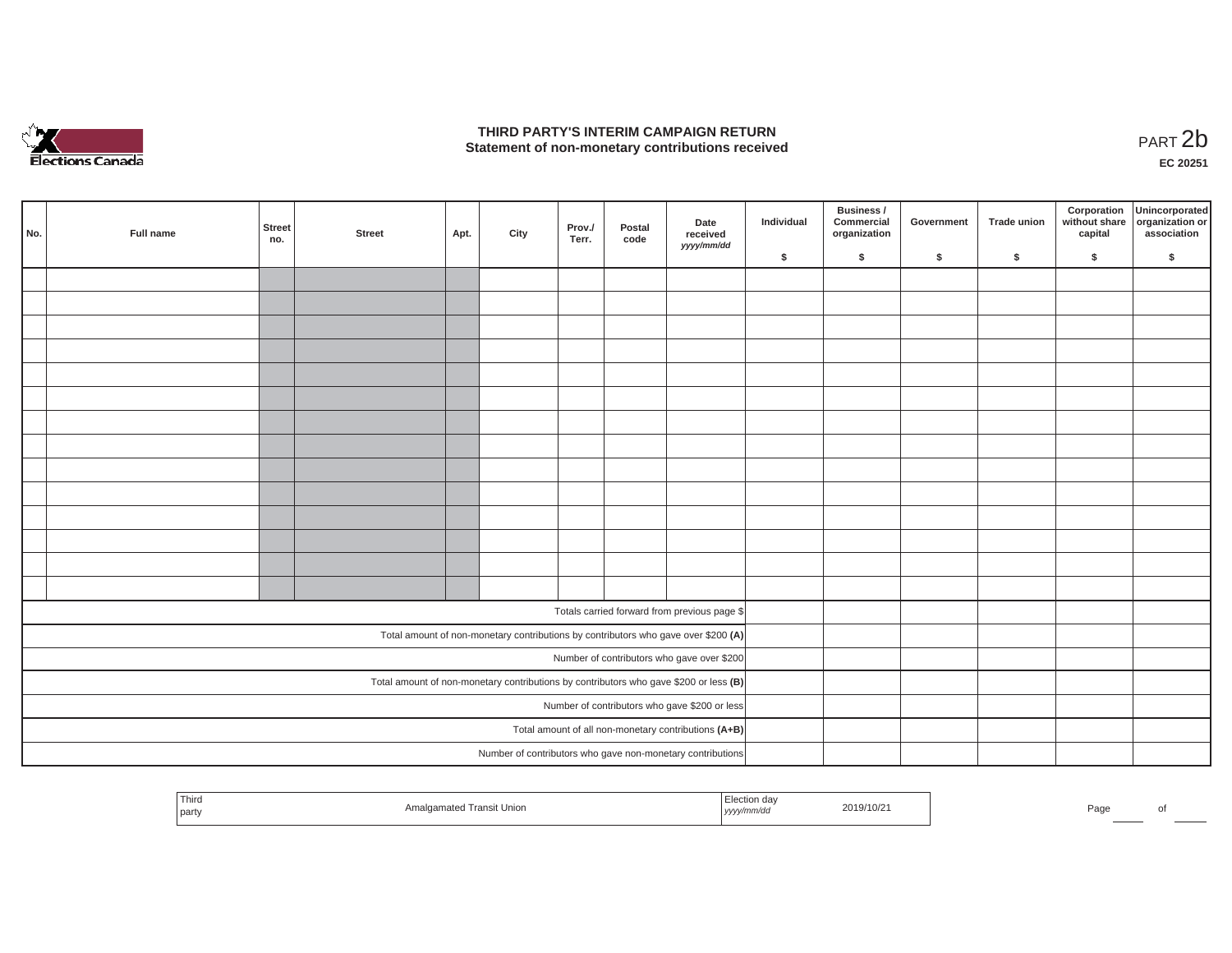

### **THIRD PARTY'S INTERIM CAMPAIGN RETURN**  RD PARTY'S INTERIM CAMPAIGN RETURN<br>Statement of operating loans received **PART 2c**

**EC 20251**

|                                                                   | No. | Full name | Street<br>no. | <b>Street</b> | Apt. | City | Prov./<br>Terr. | Postal<br>code | Date<br>received<br>yyyy/mm/dd                               | Individual | Business /<br>Commercial<br>organization | Government | Trade union | Corporation<br>capital | Unincorporated<br>without share organization or<br>association |
|-------------------------------------------------------------------|-----|-----------|---------------|---------------|------|------|-----------------|----------------|--------------------------------------------------------------|------------|------------------------------------------|------------|-------------|------------------------|----------------------------------------------------------------|
|                                                                   |     |           |               |               |      |      |                 |                |                                                              | \$         | $\mathsf{s}$                             | \$         | \$          | \$                     | \$                                                             |
|                                                                   |     |           |               |               |      |      |                 |                |                                                              |            |                                          |            |             |                        |                                                                |
|                                                                   |     |           |               |               |      |      |                 |                |                                                              |            |                                          |            |             |                        |                                                                |
|                                                                   |     |           |               |               |      |      |                 |                |                                                              |            |                                          |            |             |                        |                                                                |
|                                                                   |     |           |               |               |      |      |                 |                |                                                              |            |                                          |            |             |                        |                                                                |
|                                                                   |     |           |               |               |      |      |                 |                |                                                              |            |                                          |            |             |                        |                                                                |
|                                                                   |     |           |               |               |      |      |                 |                |                                                              |            |                                          |            |             |                        |                                                                |
|                                                                   |     |           |               |               |      |      |                 |                |                                                              |            |                                          |            |             |                        |                                                                |
|                                                                   |     |           |               |               |      |      |                 |                |                                                              |            |                                          |            |             |                        |                                                                |
|                                                                   |     |           |               |               |      |      |                 |                |                                                              |            |                                          |            |             |                        |                                                                |
|                                                                   |     |           |               |               |      |      |                 |                |                                                              |            |                                          |            |             |                        |                                                                |
|                                                                   |     |           |               |               |      |      |                 |                |                                                              |            |                                          |            |             |                        |                                                                |
|                                                                   |     |           |               |               |      |      |                 |                |                                                              |            |                                          |            |             |                        |                                                                |
|                                                                   |     |           |               |               |      |      |                 |                |                                                              |            |                                          |            |             |                        |                                                                |
|                                                                   |     |           |               |               |      |      |                 |                |                                                              |            |                                          |            |             |                        |                                                                |
|                                                                   |     |           |               |               |      |      |                 |                | Totals carried forward from previous page \$                 |            |                                          |            |             |                        |                                                                |
|                                                                   |     |           |               |               |      |      |                 |                | Total amount of loans by lenders who provided over \$200 (A) |            |                                          |            |             |                        |                                                                |
|                                                                   |     |           |               |               |      |      |                 |                | Number of lenders who provided over \$200                    |            |                                          |            |             |                        |                                                                |
| Total amount of loans by lenders who provided \$200 or less $(B)$ |     |           |               |               |      |      |                 |                |                                                              |            |                                          |            |             |                        |                                                                |
| Number of lenders who provided \$200 or less                      |     |           |               |               |      |      |                 |                |                                                              |            |                                          |            |             |                        |                                                                |
| Total amount of all loans (A+B)                                   |     |           |               |               |      |      |                 |                |                                                              |            |                                          |            |             |                        |                                                                |
|                                                                   |     |           |               |               |      |      |                 |                | Number of all lenders who provided loans                     |            |                                          |            |             |                        |                                                                |

| Third<br>party | . ransit<br>Union | www<br>ソソソソ | 2019/10/z | ᄀᇰᇰ<br>-aut |  |
|----------------|-------------------|-------------|-----------|-------------|--|
|                |                   |             |           |             |  |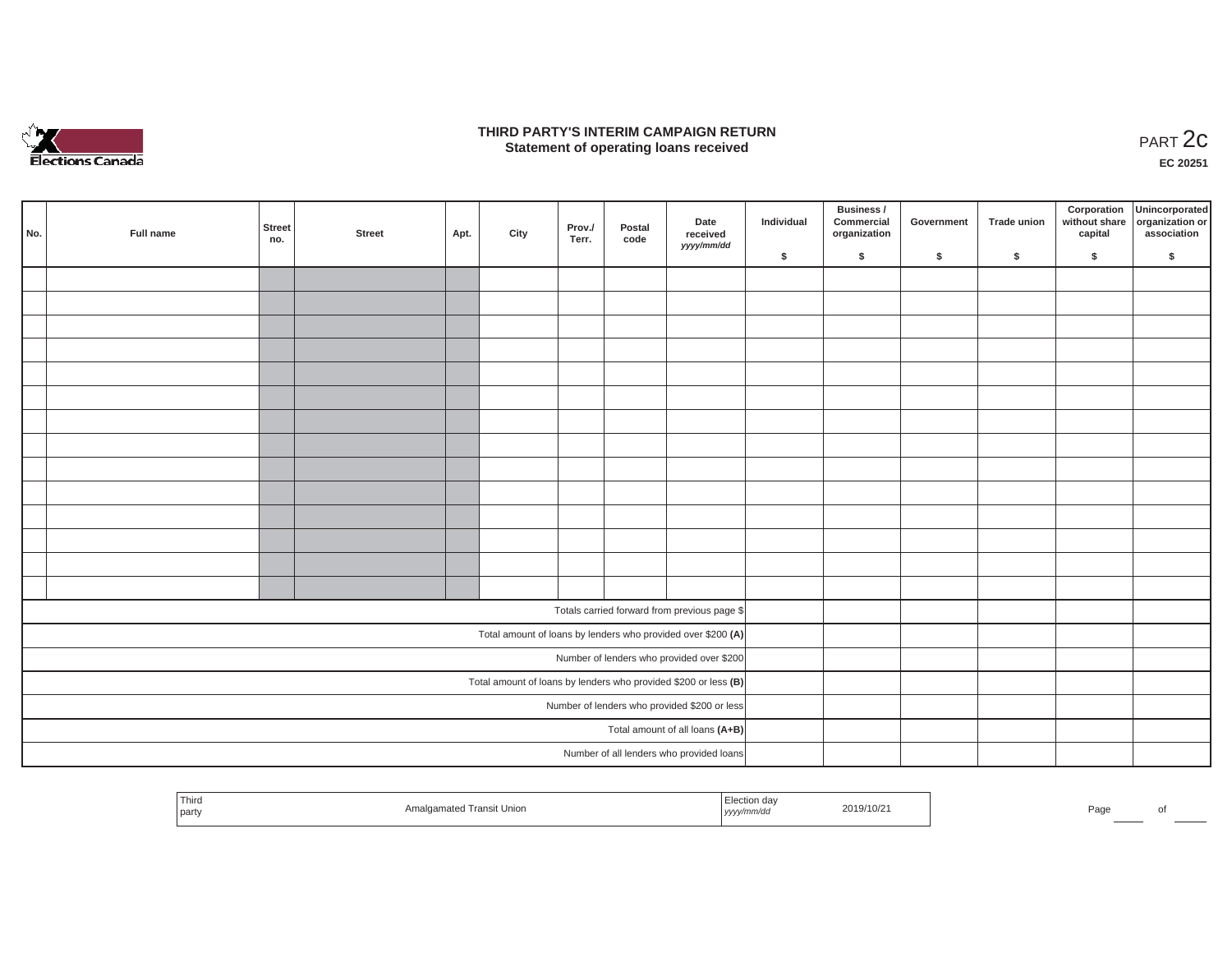

# **THIRD PARTY'S INTERIM CAMPAIGN RETURN SUMMARY STATE SUMMARY OF A SUMMARY OF A SUMMARY OF A SUMMARY OF A SUMMARY OF A SUMMARY OF A SUMMARY OF A SUMMA**<br> **Summary of inflows**

| No.   | Type of contributor / lender                    | <b>Monetary</b><br>contributions<br>(Part 2a)<br>Ŝ. | Non-monetary<br>contributions<br>(Part 2b)<br>\$ | Loans<br>(Part 2c)<br>\$ | <b>Total</b><br>\$ | Number of<br>contributors and<br>lenders |
|-------|-------------------------------------------------|-----------------------------------------------------|--------------------------------------------------|--------------------------|--------------------|------------------------------------------|
|       | 1. Individuals                                  |                                                     |                                                  |                          |                    |                                          |
|       | 2. Businesses / Commercial organizations        |                                                     |                                                  |                          |                    |                                          |
| 3.    | Governments                                     |                                                     |                                                  |                          |                    |                                          |
|       | 4. Trade unions                                 |                                                     |                                                  |                          |                    |                                          |
| 5.    | Corporations without share capital              |                                                     |                                                  |                          |                    |                                          |
|       | 6. Unincorporated organizations or associations |                                                     |                                                  |                          |                    |                                          |
|       | 7.   Total (items 1 to 6)                       |                                                     |                                                  |                          |                    |                                          |
| Total |                                                 |                                                     |                                                  |                          |                    |                                          |
|       | 8. Amount of third party's resources used       |                                                     |                                                  |                          |                    |                                          |
|       | 9. Grand total (items $7$ and $8$ )             |                                                     |                                                  |                          |                    |                                          |

| ' Third<br>party | Transit Union<br>Amalgamated | Election dav<br>yyyy/mm/da | 2019/10/21 |
|------------------|------------------------------|----------------------------|------------|
|                  |                              | ,,,,,                      |            |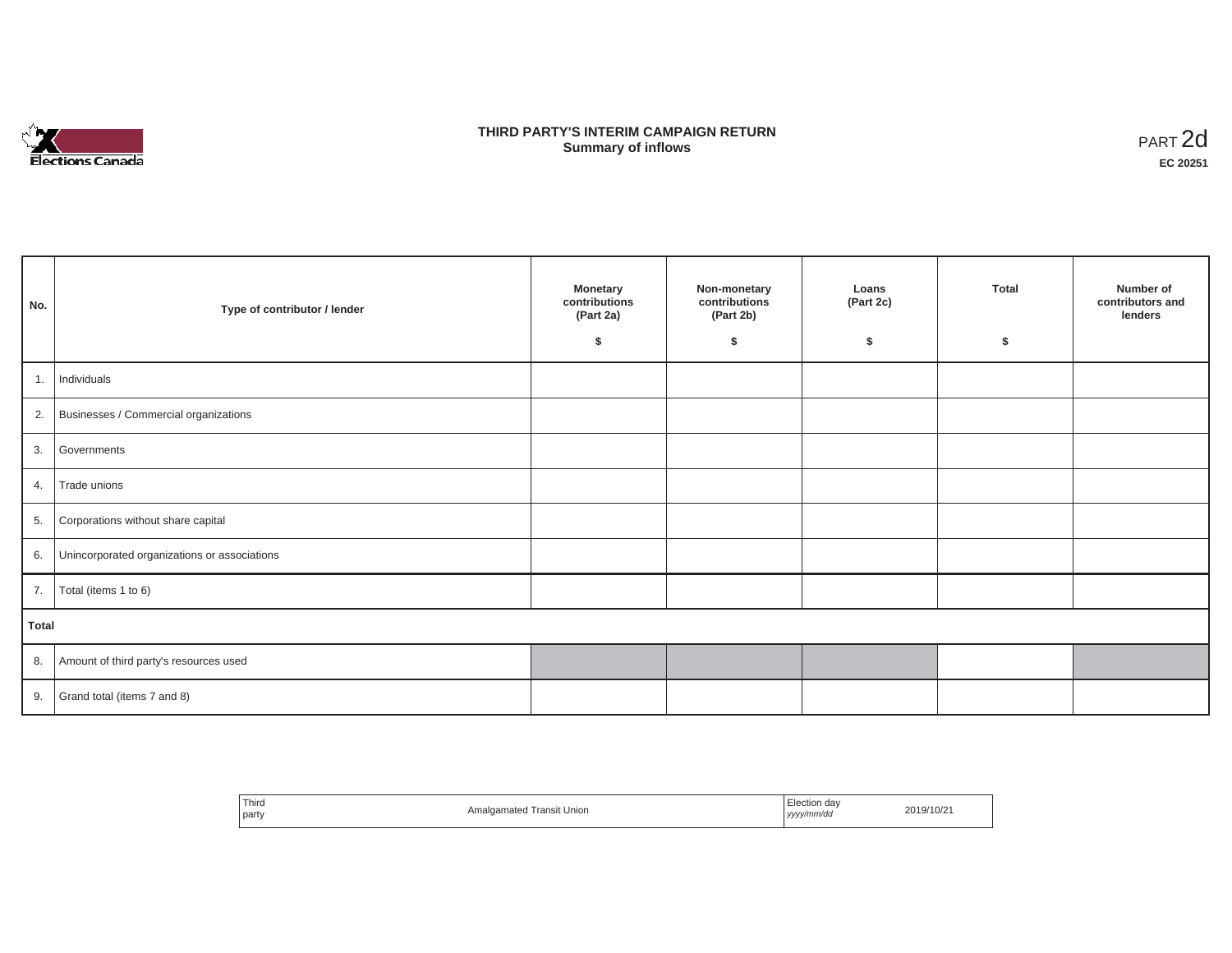

# **THIRD PARTY'S INTERIM CAMPAIGN RETURN Statement of expenses incurred for regulated activities that take place during the pre-election period**  *(Only applicable to a fixed-date general election)*

<code>PART $3$ a</code> **EC 20251**

For a list of expense types, expense categories and expense subcategories, refer to Annex II in the Instructions.

| No. | Date<br>incurred<br>yyyy/mm/dd | ED Code<br>(if applicable) | Supplier | Expense type | <b>Expense</b><br>category | Expense<br>subcategory | <b>Starting date</b><br>of activity,<br>advertisement<br>or survey<br>yyyy/mm/dd | <b>Ending date</b><br>of activity,<br>advertisement<br>or survey<br>yyyy/mm/dd | Place of activity or<br>advertisement        | Expense amount<br>$\sqrt[6]{3}$ |
|-----|--------------------------------|----------------------------|----------|--------------|----------------------------|------------------------|----------------------------------------------------------------------------------|--------------------------------------------------------------------------------|----------------------------------------------|---------------------------------|
|     |                                |                            |          |              |                            |                        |                                                                                  |                                                                                |                                              |                                 |
|     |                                |                            |          |              |                            |                        |                                                                                  |                                                                                |                                              |                                 |
|     |                                |                            |          |              |                            |                        |                                                                                  |                                                                                |                                              |                                 |
|     |                                |                            |          |              |                            |                        |                                                                                  |                                                                                |                                              |                                 |
|     |                                |                            |          |              |                            |                        |                                                                                  |                                                                                |                                              |                                 |
|     |                                |                            |          |              |                            |                        |                                                                                  |                                                                                |                                              |                                 |
|     |                                |                            |          |              |                            |                        |                                                                                  |                                                                                |                                              |                                 |
|     |                                |                            |          |              |                            |                        |                                                                                  |                                                                                |                                              |                                 |
|     |                                |                            |          |              |                            |                        |                                                                                  |                                                                                |                                              |                                 |
|     |                                |                            |          |              |                            |                        |                                                                                  |                                                                                |                                              |                                 |
|     |                                |                            |          |              |                            |                        |                                                                                  |                                                                                |                                              |                                 |
|     |                                |                            |          |              |                            |                        |                                                                                  |                                                                                |                                              |                                 |
|     |                                |                            |          |              |                            |                        |                                                                                  |                                                                                |                                              |                                 |
|     |                                |                            |          |              |                            |                        |                                                                                  |                                                                                |                                              |                                 |
|     |                                |                            |          |              |                            |                        |                                                                                  |                                                                                |                                              |                                 |
|     |                                |                            |          |              |                            |                        |                                                                                  |                                                                                |                                              |                                 |
|     |                                |                            |          |              |                            |                        |                                                                                  |                                                                                |                                              |                                 |
|     |                                |                            |          |              |                            |                        |                                                                                  |                                                                                | Totals carried forward from previous page \$ |                                 |
|     |                                |                            |          |              |                            |                        |                                                                                  |                                                                                | Total \$                                     |                                 |

| Third<br>party | algamated Transit Union | ⊧lection dav<br>, yyyy/mm/aa | :019/10/21 | Page |     |
|----------------|-------------------------|------------------------------|------------|------|-----|
|                |                         |                              |            |      | ___ |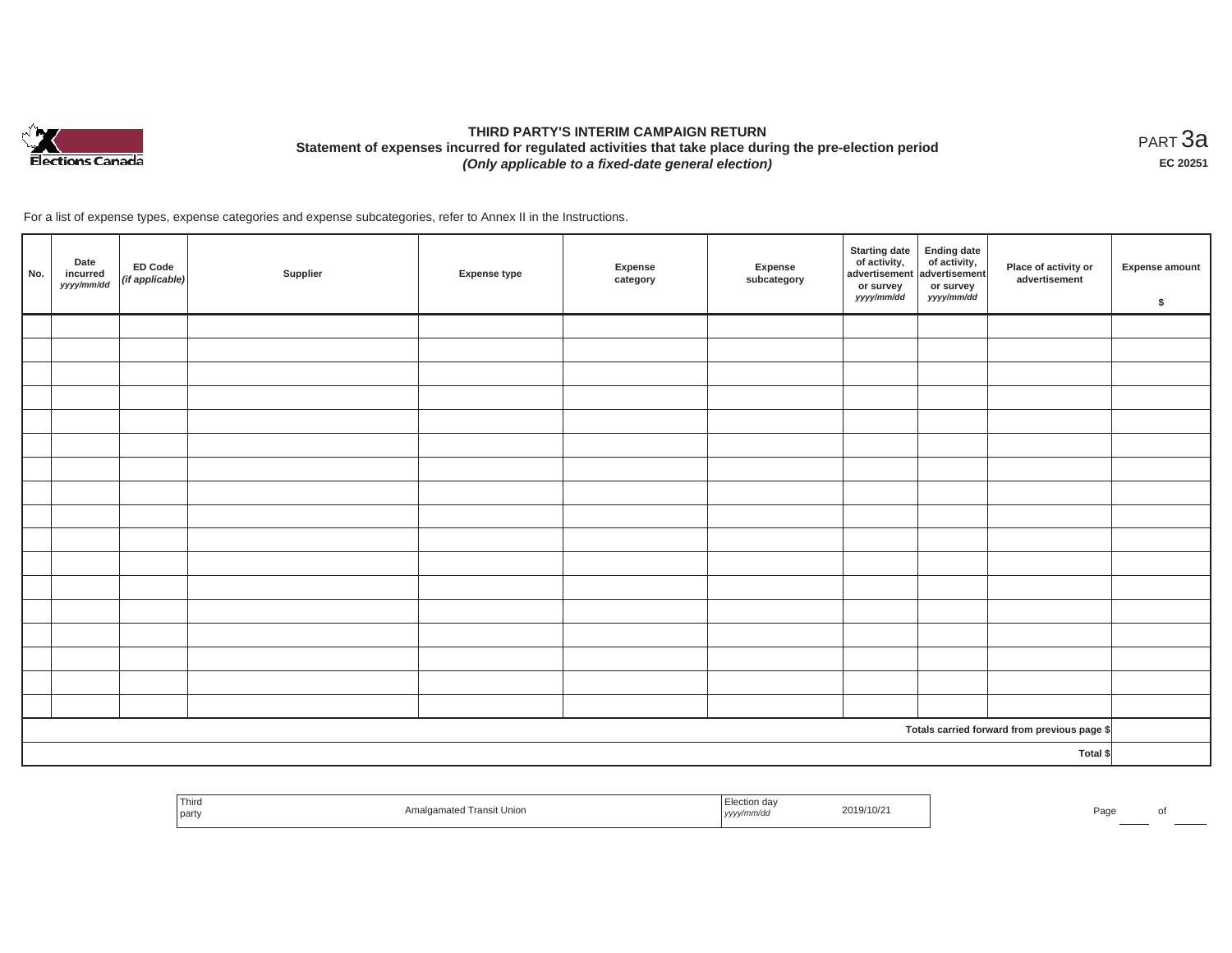

### **THIRD PARTY'S INTERIM CAMPAIGN RETURN Statement of expenses incurred for regulated activities that take place during the election period**<br>РАRТ  $3\mathrm{b}$

**EC 20251**

For a list of expense types, expense categories and expense subcategories, refer to Annex II in the Instructions.

| No.             | Date<br>incurred<br>yyyy/mm/dd | <b>ED Code</b><br>(if applicable) | Supplier   | <b>Expense type</b> | <b>Expense</b><br>category | <b>Expense</b><br>subcategory | <b>Starting date</b><br>of activity,<br>advertisement<br>or survey | <b>Ending date</b><br>of activity,<br>advertisement<br>or survey | Place of activity or<br>advertisement        | <b>Expense amount</b> |
|-----------------|--------------------------------|-----------------------------------|------------|---------------------|----------------------------|-------------------------------|--------------------------------------------------------------------|------------------------------------------------------------------|----------------------------------------------|-----------------------|
|                 |                                |                                   |            |                     |                            |                               | yyyy/mm/dd                                                         | yyyy/mm/dd                                                       |                                              | \$                    |
| $\mathbf{1}$    | Oct 3                          | 59-002                            | Facebook   | Election Ad         | Advertising                | Social Media                  | Oct 3                                                              | Oct 21                                                           |                                              | 545.51                |
| $\overline{2}$  | Oct 3                          | 46-011                            | Facebook   | Election Ad         | Advertising                | Social Media                  | Oct 3                                                              | Oct 21                                                           |                                              | 584.06                |
| 3               | Oct 3                          | 35-008                            | Facebook   | Election Ad         | Advertising                | Social Media                  | Oct 3                                                              | Oct 21                                                           |                                              | 577.63                |
| $\overline{4}$  | Oct 3                          | 35-121                            | Facebook   | Election Ad         | Advertising                | Social Media                  | Oct 3                                                              | Oct 21                                                           |                                              | 577.00                |
| 5               | Oct 3                          | 35-018                            | Facebook   | Election Ad         | Advertising                | Social Media                  | Oct 3                                                              | Oct 21                                                           |                                              | 61.85                 |
| 6               | Oct 3                          | 46-005                            | Facebook   | Election Ad         | Advertising                | Social Media                  | Oct 3                                                              | Oct 21                                                           |                                              | 66.13                 |
| $\overline{7}$  | Oct 3                          | 48-019                            | Facebook   | Election Ad         | Advertising                | Social Media                  | Oct 3                                                              | Oct 21                                                           |                                              | 70.61                 |
| 8               | Oct 3                          | 10-006                            | Facebook   | Election Ad         | Advertising                | Social Media                  | Oct 3                                                              | Oct 21                                                           |                                              | 49.55                 |
| 9               | Oct 3                          | 59-002                            | Twitter    | Election Ad         | Advertising                | Social Media                  | Oct 3                                                              | Oct 21                                                           |                                              | 180.08                |
| 10 <sup>1</sup> | Oct 3                          | 46-011                            | Twitter    | Election Ad         | Advertising                | Social Media                  | Oct 3                                                              | Oct 21                                                           |                                              | 399.64                |
| 11              | Oct 3                          | 35-008                            | Twitter    | Election Ad         | Advertising                | Social Media                  | Oct 3                                                              | Oct 21                                                           |                                              | 388.77                |
| 12              | Oct 3                          | 35-121                            | Twitter    | Election Ad         | Advertising                | Social Media                  | Oct 3                                                              | Oct 21                                                           |                                              | 297.02                |
| 13              | Sept 17                        |                                   | Grassriots | Election Ad         | Advertising                | Design Development            | Sept 18                                                            | Oct 21                                                           |                                              | 13,254.90             |
| 14              | Oct 3                          |                                   | Grassriots | Election Ad         | Advertising                | Design Development            | Oct 3                                                              | Oct 21                                                           |                                              | 34.39                 |
|                 |                                |                                   |            |                     |                            |                               |                                                                    |                                                                  |                                              |                       |
|                 |                                |                                   |            |                     |                            |                               |                                                                    |                                                                  |                                              |                       |
|                 |                                |                                   |            |                     |                            |                               |                                                                    |                                                                  |                                              |                       |
|                 |                                |                                   |            |                     |                            |                               |                                                                    |                                                                  | Totals carried forward from previous page \$ |                       |
|                 |                                |                                   |            |                     |                            |                               |                                                                    |                                                                  | Total \$                                     | 17,087.14             |

| <sup>1</sup> Third<br>the control of the control of<br>party | <b>Imalgamated Transit Union</b> | <i>≟</i> lection day<br>2019/10/21<br>yyyy/mm/dd | Page<br>ΩI |
|--------------------------------------------------------------|----------------------------------|--------------------------------------------------|------------|
|--------------------------------------------------------------|----------------------------------|--------------------------------------------------|------------|